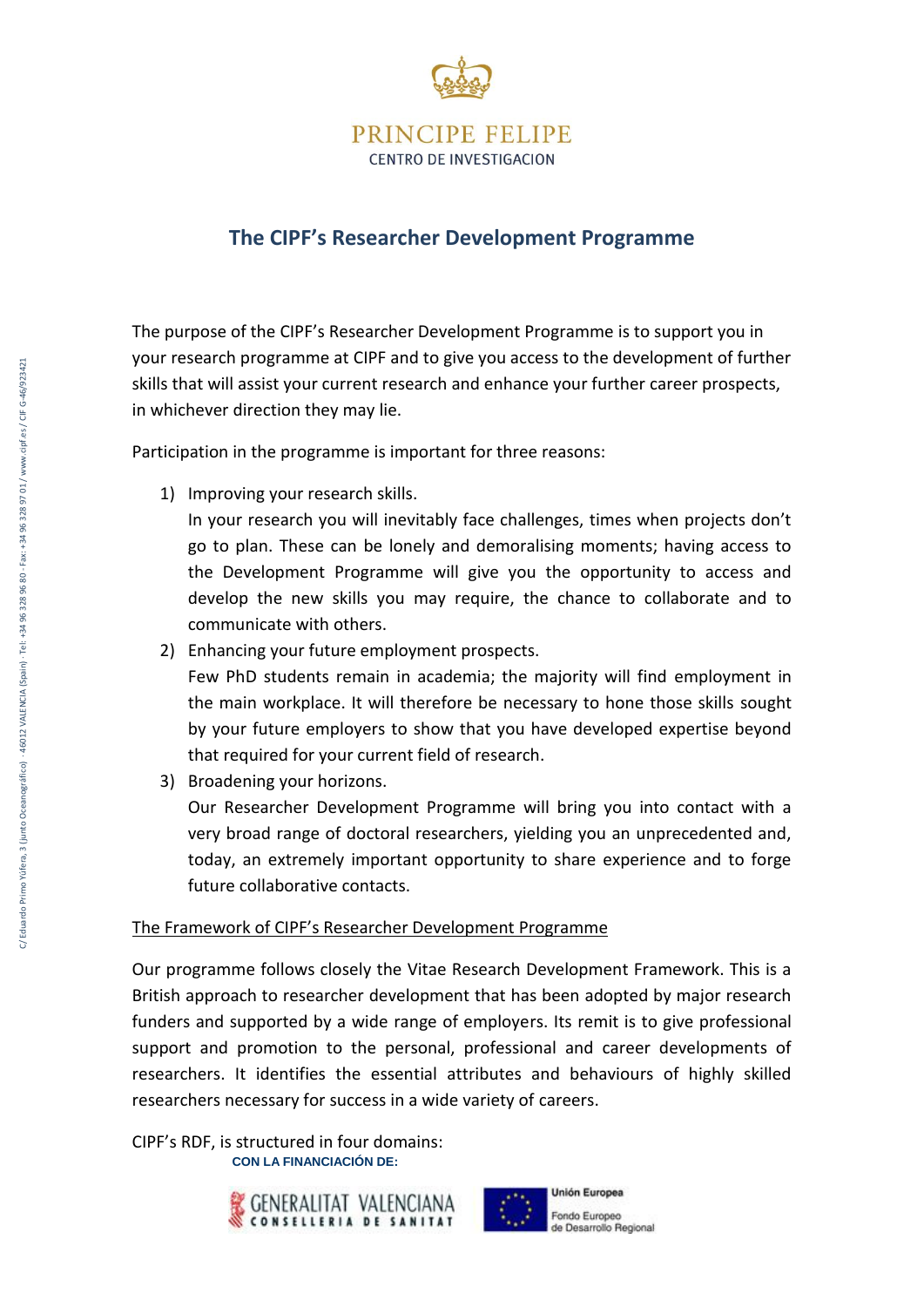

- **A.** Knowledge and intellectual abilities
- **B.** Personal effectiveness
- **C.** Research governance and organisation
- **D.** Engagement, influence and impact

Within each of the four domains there are three sub-domains, which describe the different aspects of being an effective researcher in more detail



At CIPF we aim, through the programme, to give training in each of these areas.

## Duration of the Programme

Each doctoral researcher comes to the Centre from a different background and with different skills. Each of you will therefore require bespoke training and development activities. We therefore aim, so far as it is possible, to be sufficiently flexible to address these individual requirements. We do, however, expect a minimum level of

#### **CON LA FINANCIACIÓN DE:**